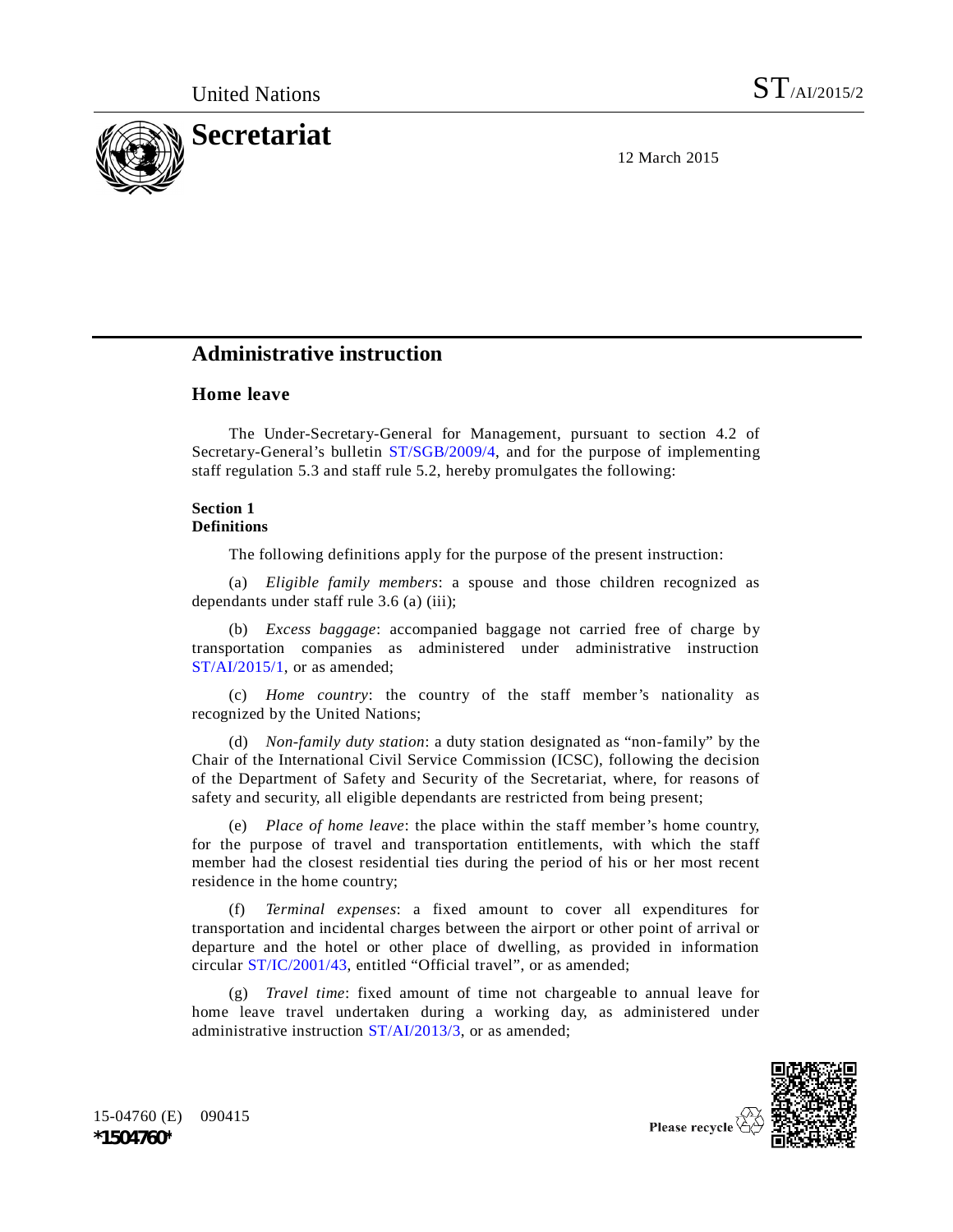(h) *Unaccompanied shipment*: personal effects or household goods shipped separately from the staff member's travel.

# **Section 2 General provisions**

### *Purpose*

2.1 The purpose of home leave is to enable eligible staff members serving outside their home country to visit their home country at United Nations expense for the purpose of spending in that country a reasonable period of annual leave to allow them and their families to renew their ties with and interests in their home country.

### *Eligibility*

2.2 Subject to the provisions of section 3.1 below, staff members shall be eligible for home leave travel if they are:

(a) Internationally recruited and residing and serving outside their home country; or

(b) Locally recruited and on assignment to a field mission.

2.3 A staff member who is a permanent resident of a country other than that of his or her nationality and who serves at a duty station in his or her country of permanent residence shall not be eligible for home leave travel.

### *Frequency of home leave cycle*

2.4 The home leave cycle is determined in accordance with the hardship classification of duty stations as established by ICSC, as follows:

(a) Staff members assigned to duty stations that are classified as H, A or B are entitled to home leave travel once in every 24 months;

(b) Staff members assigned to duty stations that are classified as C, D or E are entitled to home leave travel once in every 12 months.

#### *Elements*

2.5 The home leave entitlement consists of:

(a) Round trip air ticket(s) for the staff member and his or her eligible family members between the duty station and the recognized place of home leave of the staff member;

(b) Terminal expenses for the staff member and his or her eligible family members;

(c) Travel time;

(d) Excess baggage for the staff member and his or her eligible family members;

(e) Unaccompanied shipment of personal effects;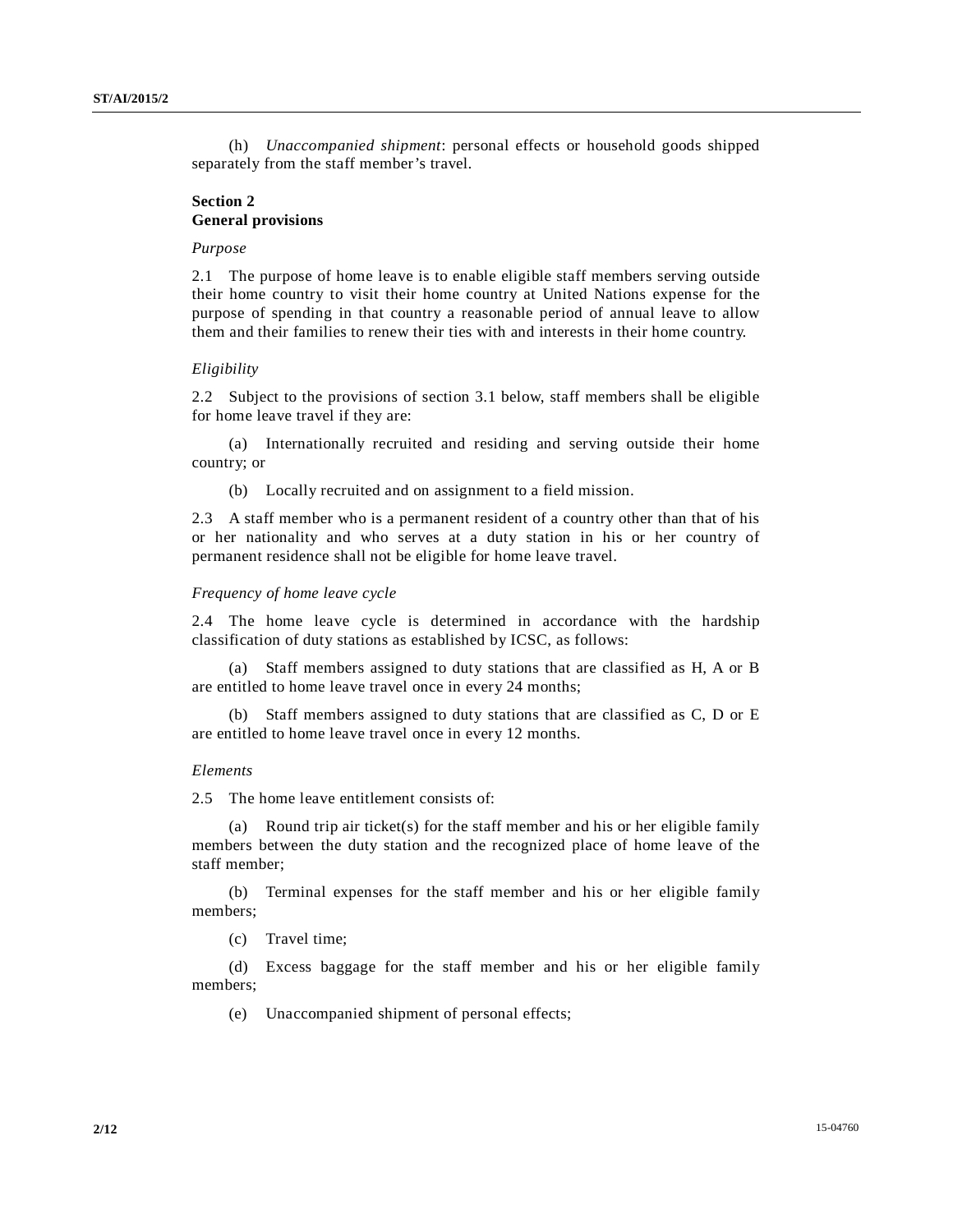(f) An additional unaccompanied shipment for staff members serving at duty stations with a 12-month home leave cycle.1

2.6 In lieu of all of the entitlements provided in section 2.5 above, staff members may opt to utilize their home leave travel entitlements through the lump-sum option provided for in section 12 of administrative instruction ST/AI/2013/3, entitled "Official travel".

# **Section 3**

### **Conditions for exercising the home leave entitlement**

3.1 Eligible staff members may exercise their home leave entitlement provided all of the following conditions are met:

(a) The staff member continues to reside in a country other than that of which he or she is a national, or, in the case of a staff member who is a native of a non-metropolitan territory of the country of the duty station and who maintained his or her normal residence in such non-metropolitan territory prior to appointment, he or she continues to reside, while performing his or her official duties, outside such territory;

(b) The staff member's service in the United Nations Secretariat, or in another United Nations common system organization, is expected to continue for at least 6 months beyond the date of his or her return from home leave if he or she is serving in a duty station with a 24-month home leave cycle, or for at least 3 months beyond the date of his or her return from home leave if he or she is serving in a duty station with a 12-month home leave cycle;

(c) In the case of the first home leave, the staff member's service is expected to continue for at least 6 months beyond the completion of 24 months of qualifying service if he or she is serving in a duty station with a 24-month home leave cycle, or for at least 3 months beyond the completion of 12 months of qualifying service if he or she is serving in a duty station with a 12-month home leave cycle;

(d) The staff member has accrued the required service credits towards home leave as at the date of departure on home leave travel in accordance with the provisions of the present instruction; and

(e) The staff member has met the intervals between home leave travel and other types of travel in sections 3.13 to 3.15.

### *Accrual of service credits towards home leave*

3.2 The home leave entitlement shall be administered in accordance with a points system whereby service credit points accumulated towards home leave are used to determine when a staff member's home leave falls due. Home leave service credit points shall accrue on the basis of full calendar months of qualifying service.

3.3 Staff members who are eligible for home leave as of their date of appointment shall accrue service credit points towards home leave from that date. Staff members who become eligible for home leave subsequent to their appointment shall start to

<sup>&</sup>lt;sup>1</sup> The designation of duty stations and the associated home leave entitlements are set out in information circular ST/IC/2015/3, entitled "Classification of duty stations and special entitlements for staff members serving at designated duty stations", or as amended.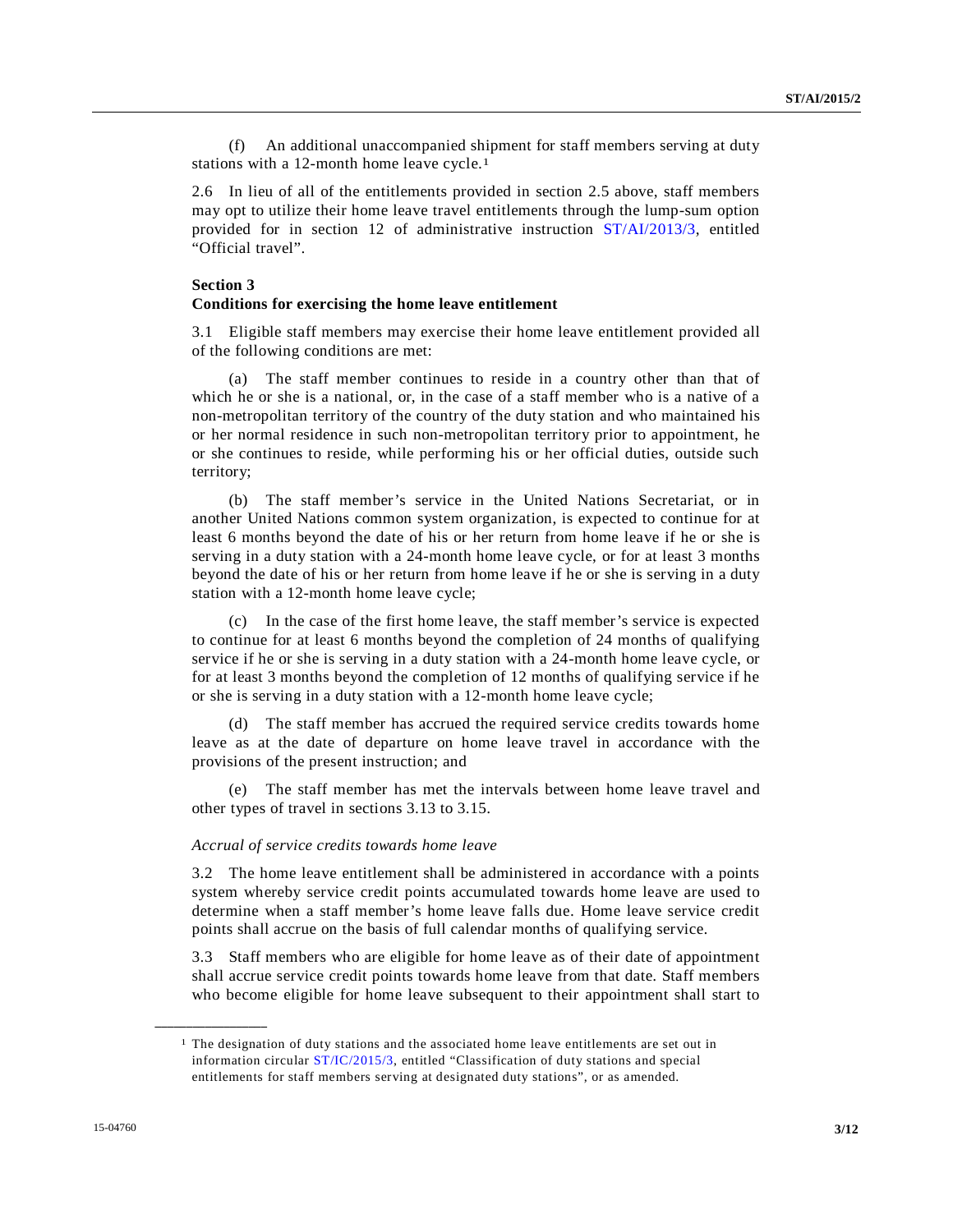accrue service credit points towards home leave from the effective date on which they became eligible.

3.4 Staff members shall accrue service credit points towards home leave as follows:

(a) A staff member assigned to a duty station with a 24-month cycle shall earn one point for each full month of service at that duty station (i.e. 24 points in a 2-year period of service);

(b) A staff member assigned to a duty station with a 12-month cycle shall earn two points for each full month of service at that duty station (i.e. 24 points in a 1-year period of service);

- Fractions of a month of service shall be treated as follows:
	- (i) From 1 to 15 days of service: no credit;
	- (ii) More than 15 days of service: full credit.

3.5 Part-time staff members eligible for home leave shall accrue service credit points towards home leave with the same periodicity as full-time staff in accordance with ST/AI/291/Rev.1, entitled "Part-time employment", or as amended. The entitlement will be paid at the appropriate part-time rate.

3.6 Staff members shall not accrue service credit points towards home leave during periods of special leave with partial pay or without pay exceeding one month.2

3.7 When a staff member moves from a duty station with a normal 24-month home leave cycle to a duty station with an accelerated 12-month home leave cycle, or when the home leave cycle of a duty station changes from 24 months to 12 months, service credit points shall accrue at the rate of two points per month of service as from the effective date of transfer or assignment to the new duty station or as from the effective date of change of the home leave cycle at the duty station. Similarly, in the reverse situation when a staff member moves from a duty station with a 12-month home leave cycle to a duty station with a 24-month home leave cycle, or when the home leave cycle of a duty station changes from 12 months to 24 months, service credit points shall accrue at the rate of one point per month of service as from the effective date of transfer or assignment to the new duty station or the effective date of change of the home leave cycle of the duty station. If the effective date of transfer, assignment or change of home leave cycle of the duty station falls in between the first and the last day of the month, the full credit for the month of service shall be based on the duty station in which the staff member served for more than 15 days, as follows:

(a) More than 15 days of service at the duty station with a normal 24-month home leave cycle: one point for such month;

(b) More than 15 days of service at the duty station with an accelerated 12-month home leave cycle: two points for such month.

<sup>2</sup> "One month" shall be counted from the first day to the last day of a calendar month (e.g. 1-31 May) or as the period extending from a date in one calendar month to the date preceding the corresponding date in the following month (e.g. 15 May-14 June), as appropriate.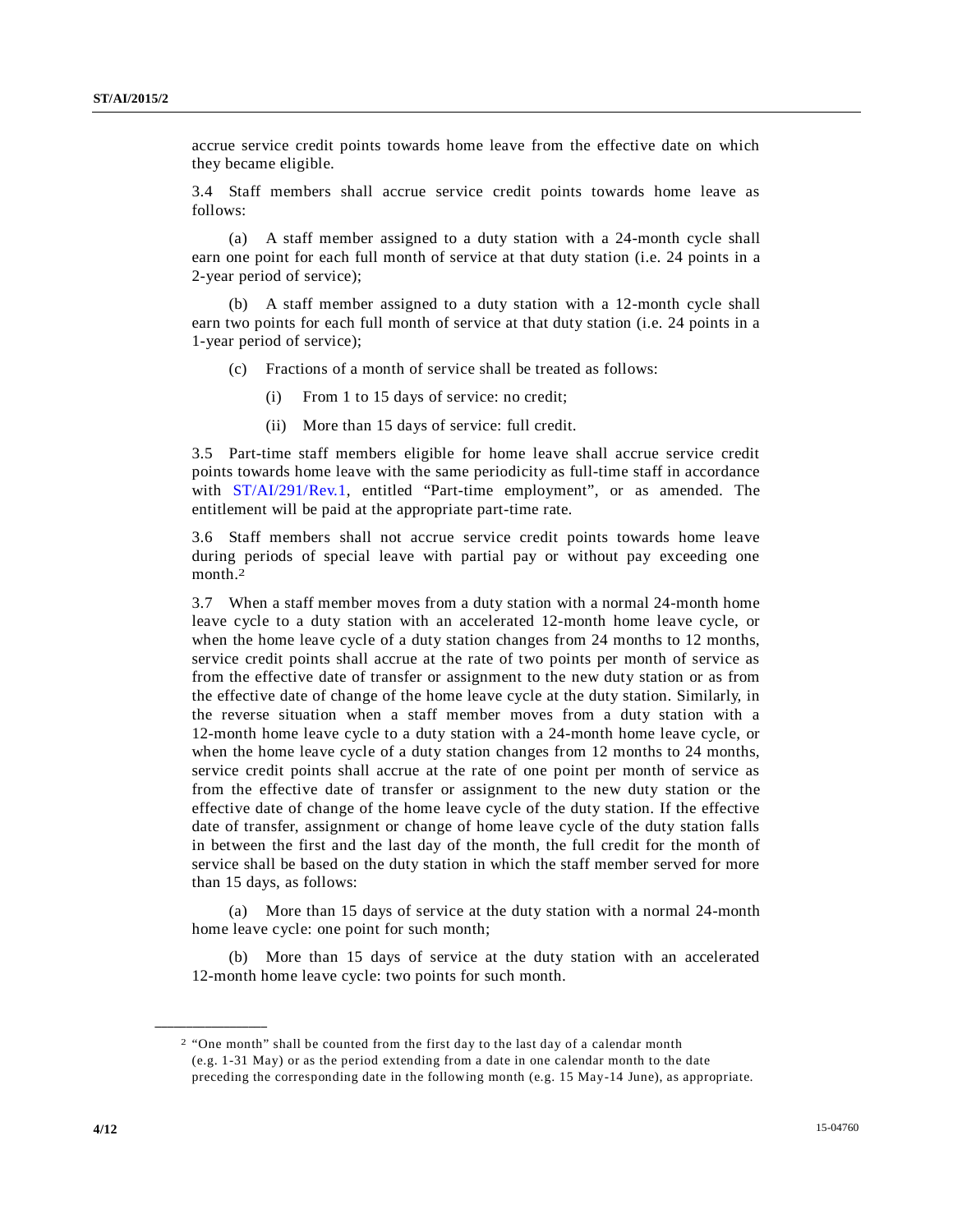# *Utilization of service credit points towards home leave travel*

3.8 A staff member may exercise his or her home leave entitlement once he or she has accrued 24 service credit points. Upon departure on home leave travel, 24 points will be deducted from the staff member's balance of points, and the accrual of points shall continue in accordance with the provisions of sections 3.2 to 3.7.

### *Advance and delayed home leave*

3.9 A staff member may request to exercise home leave in advance of accruing the 24 service credit points required for the home leave entitlement. A staff member may be granted advance home leave, provided that normally no less than 12 points have been accrued, and subject to the provisions of sections 3.13 to 3.18. A negative points balance shall be recorded in such cases up to a maximum of minus 12 points. To become eligible for the next home leave, a staff member must make up the negative points balance and then reach an accrual of 24 points, as the granting of advance home leave does not advance the date of entitlement to the subsequent home leave.

3.10 The granting of advance home leave shall be subject to the conditions for the entitlement being subsequently met. If those conditions are not met, the staff member will be required to reimburse the costs paid by the Organization for the advance home leave travel, including any associated costs.

3.11 Subject to the provisions of sections 3.12 to 3.18, a staff member may delay the exercise of the home leave entitlement.

# *Maximum service credit points*

3.12 While a staff member may delay exercising his or her home leave entitlement, no more than 48 service credit points may be accrued towards the entitlement. Once a staff member has accrued the maximum 48 points, he or she shall not accrue any more points until he or she exercises his or her home leave entitlement. Accrual of points shall start again on the first day of the month in which the staff member departs on home leave travel. Any unused points balance shall be carried forward and utilized for the next home leave, subject to sections 3.17 and 3.18.

#### *Intervals between home leave travel and other types of travel*

3.13 For staff members assigned to duty stations with a 24-month home leave cycle, there shall normally be an interval of no less than 12 months of qualifying service between the date of return from one home leave travel and the departure date of the next home leave travel. In addition, there shall be an interval of no less than nine months between home leave travel and family visit travel, to be counted from the return date of one travel to the departure date of the other travel. Staff members serving in duty stations with a 24-month home leave cycle shall not be authorized to travel on home leave and family visit during the same calendar year.

3.14 For staff members assigned to duty stations with an accelerated 12-month home leave cycle, there shall normally be an interval of no less than six months of qualifying service between the date of return from one home leave travel and the departure date of the next home leave travel. In addition, there shall normally be an interval of no less than three months between home leave travel and family visit travel, to be counted from the return date of one travel to the departure date of the other travel.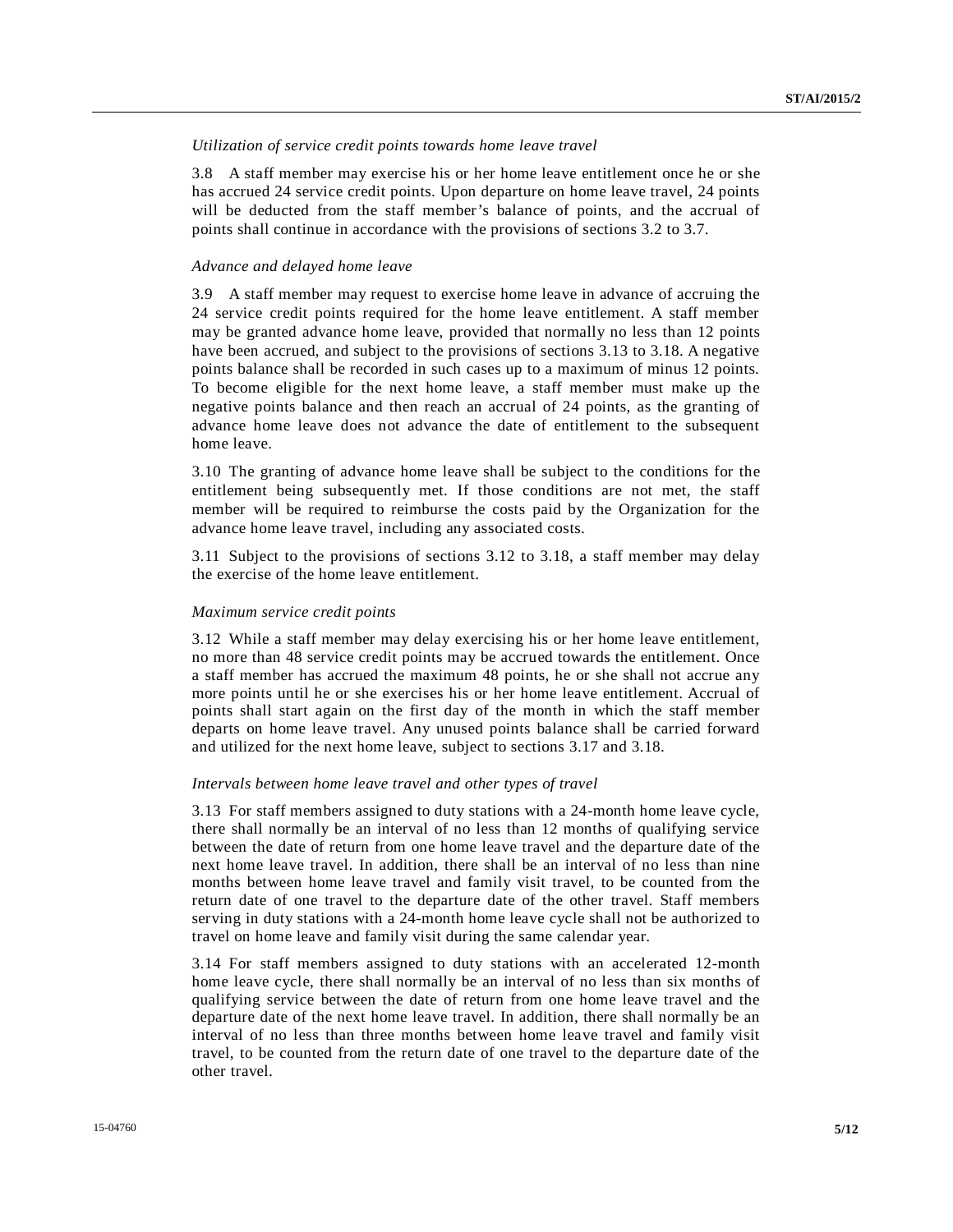3.15 For staff members serving in duty stations with a 24- or 12-month home leave cycle, there shall normally be an interval of no less than three months of qualifying service between travel by the staff member in lieu of education grant travel by the child and home leave travel, counted from the date of return from one travel to the departure date of the other travel.

#### *Loss of entitlement to return travel expenses*

3.16 Irrespective of the balance of accrued home leave service credit points, a staff member who resigns before completing six months of service following the date of his or her return from travel on home leave, or within three months for a staff member assigned to a duty station with a 12-month home leave cycle, shall not be entitled to payment of return travel expenses, or to reimbursement of unaccompanied shipment or removal expenses, for himself or herself and eligible family members, unless the Secretary-General determines that there are compelling reasons for authorizing such payment.

### *Loss of entitlement to home leave travel*

3.17 A staff member shall lose his or her entitlement to home leave travel under any of the following circumstances:

(a) The staff member changes his or her recognized nationality to that of the country of his or her duty station; or

(b) The staff member is assigned or transferred to serve in his or her recognized country of home leave or country of permanent residence; or

(c) The staff member acquires the status of permanent resident in the country of the duty station; or

(d) In the case of locally recruited staff members on mission assignment, upon return to the duty station at which they were recruited.

3.18 In the circumstances described in section 3.17 (a) to (d), the staff member's balance of service credit points shall be forfeited.

### **Section 4**

### **Travel of eligible family members**

4.1 The United Nations shall pay the travel expenses of eligible family members on home leave, subject to the staff member fulfilling the eligibility requirements to undertake home leave travel in accordance with staff rule 5.2 and the provisions of the present instruction.

4.2 Eligible family members may undertake home leave travel, together or separately, at a different time than the staff member if for family or work-related reasons they are unable to travel together. In the case of separate home leave travel, point deductions to the staff member's balance of service credit points shall apply from the date of departure on home leave travel of the staff member. In the event that a staff member becomes ineligible for home leave following the separate home leave travel of his or her eligible family members, the staff member shall reimburse the Organization for the cost of the home leave travel of the family members.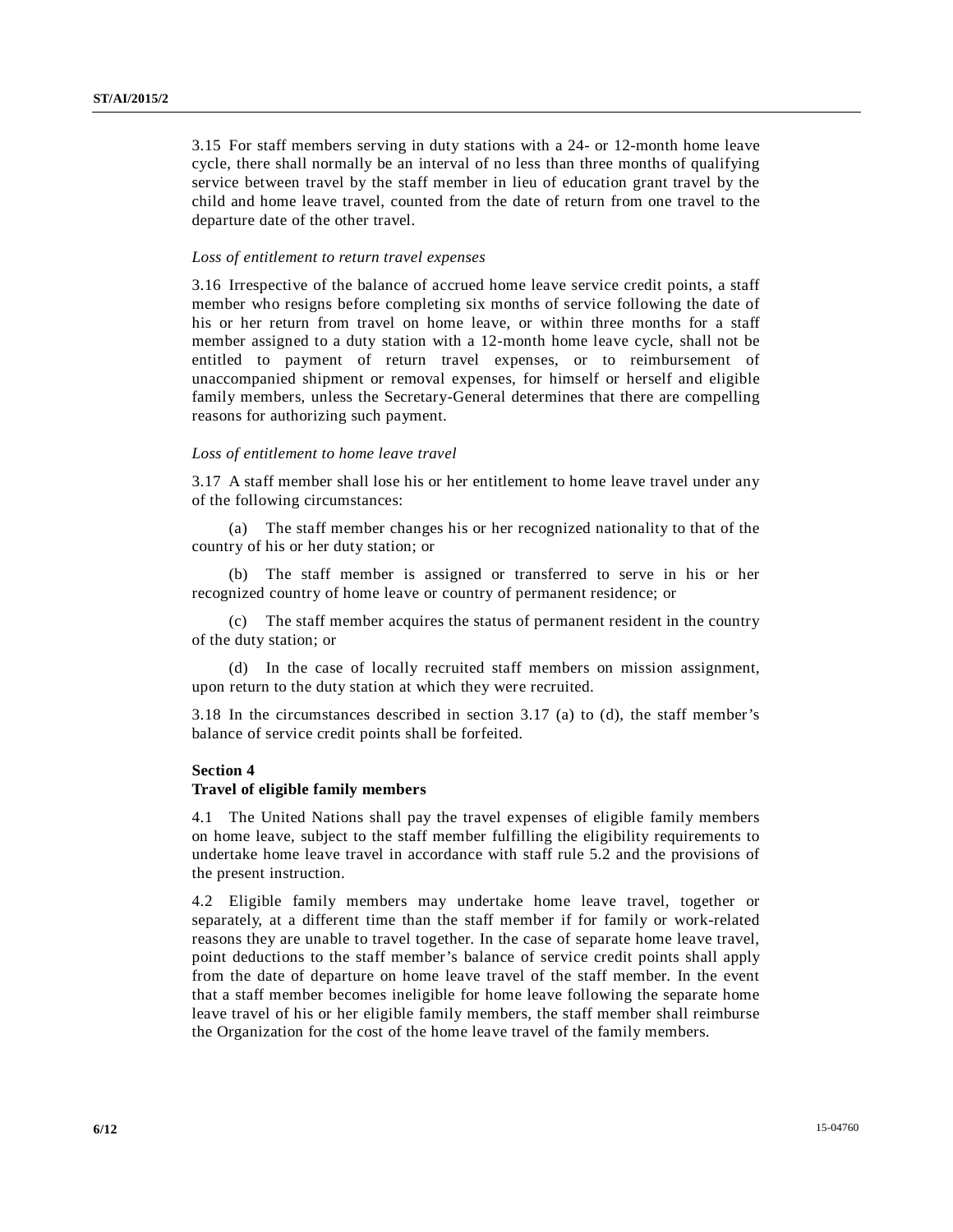4.3 A staff member eligible for home leave travel in respect of his or her eligible family members may request that home leave travel be exercised between a dependent child's place of study away from the duty station and the place of home leave. In such cases, the amount of travel expenses payable by the Organization shall not exceed the cost of travel between the staff member's duty station and his or her recognized place of home leave. If the cost of travel from the place of study is more economical than that from the staff member's duty station, the amount payable by the Organization shall be limited to the actual travel expenses incurred, provided these do not exceed the approved standard of accommodation.3

4.4 For eligible dependent children, there shall normally be an interval of no less than three months between travel on home leave and education grant travel, except as provided for under section 8.1 of administrative instruction ST/AI/2011/4, entitled "Education grant and special education grant for children with a disability".

# *Special conditions applicable when both spouses are staff members of organizations of the United Nations common system*

4.5 If both spouses are staff members of the United Nations common system who are eligible for home leave, each staff member may choose to exercise his or her own home leave entitlement or to accompany his or her spouse.

4.6 If each staff member chooses to exercise his or her own home leave entitlement separately, eligible dependent children may accompany either parent but not both.

4.7 Whichever option is chosen, the frequency of travel shall not exceed the established periodicity of home leave travel for both staff members and their dependent children.

4.8 When both spouses are staff members of the United Nations common system and only one of them is entitled to home leave travel, the other staff member is considered an eligible family member and may accompany his or her spouse on home leave travel in accordance with the provisions of sections 4.1 to 4.4 above. In such cases, no travel time shall be granted to the accompanying spouse.

# *Travel of a newborn or adopted child*

4.9 A dependent child born or adopted outside the duty station may be authorized ex post facto to travel to the duty station of the staff member in conjunction with the return leg of the staff member's home leave travel. When such travel is authorized, the staff member may be entitled to the reimbursement of a one-way air ticket for his or her new dependent child from the recognized place of home leave to the duty station, as well as terminal expenses, excess baggage and unaccompanied shipment entitlement.

4.10 When a dependent child born or adopted outside the duty station is authorized to travel to the duty station under section 4.9 above, the staff member shall not be entitled to the payment of assignment grant with respect to the new dependent child, unless the home leave travel was combined with travel on assignment or transfer to another duty station in accordance with section 9.2 below.

<sup>3</sup> Section 4 of administrative instruction ST/AI/2013/3, entitled "Official travel", or as amended, provides the standard of accommodation for air travel.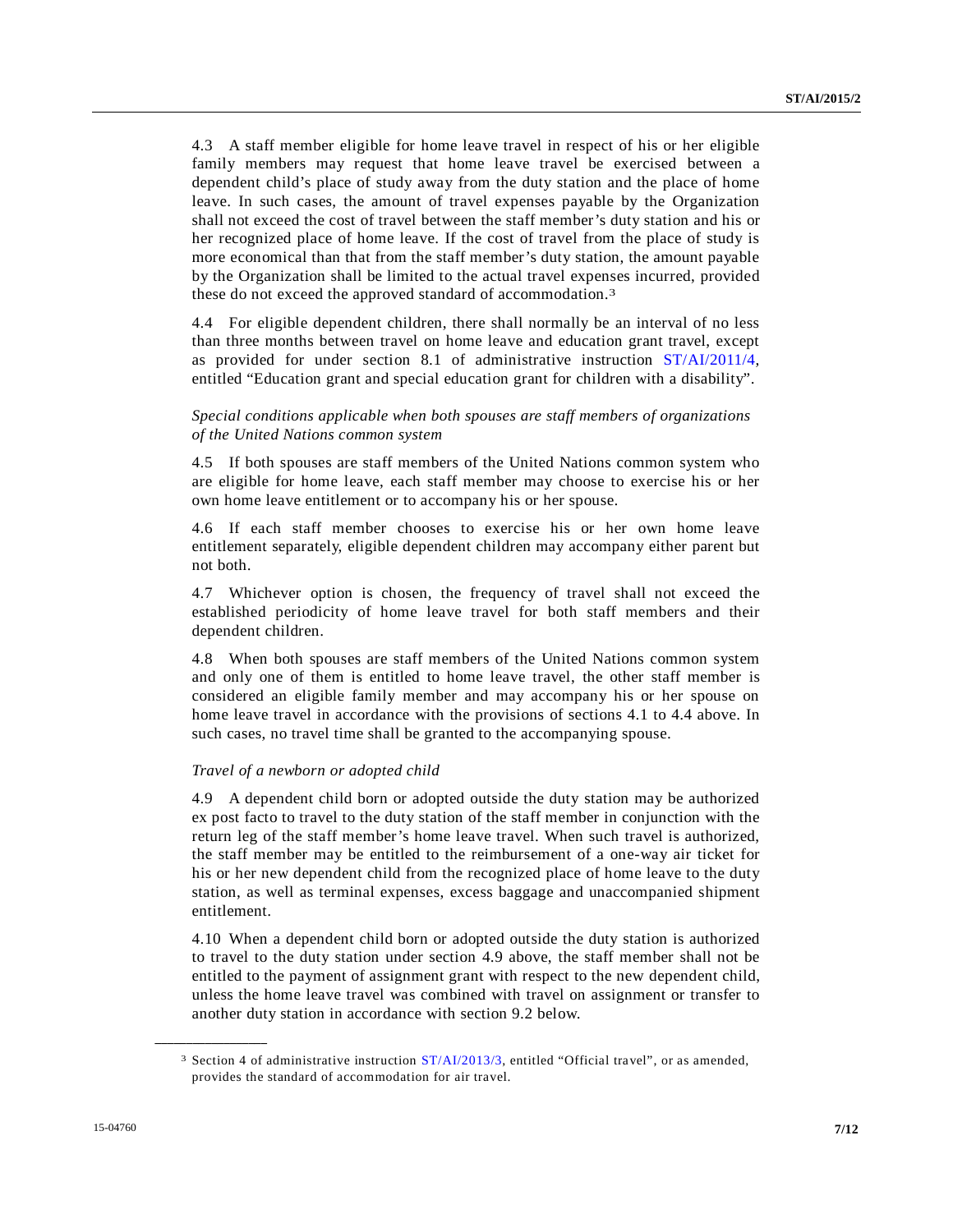### *Service in non-family duty stations*

4.11 A staff member appointed, transferred or assigned to a non-family duty station shall not be entitled to home leave travel in respect of his or her eligible family members. However, when a staff member eligible for home leave travel is assigned from a family duty station to a non-family duty station, the eligible family members may travel from the family duty station to the place of home leave on a one-way advance home leave travel. Should the eligible family members wish to travel to a location other than the place of home leave, the cost of travel shall be limited to that between the family duty station and the place of home leave. When eligible family members travel on one-way advance home leave, the deduction of service credit points shall be made at the time of departure of the staff member on his or her home leave travel when it falls due.

4.12 Where a staff member's eligible family members travelled on one-way advance home leave following the staff member's assignment to a non-family duty station, those eligible family members may travel on the return leg of the home leave travel if the staff member returns to his or her previous family duty station following the completion of his or her assignment. In the case where a staff member is transferred or reassigned from the non-family duty station to a family duty station that is not his or her previous duty station, the eligible family members may travel to join the staff member on change of official duty station.

### **Section 5**

### **Length of stay in the country of home leave**

5.1 A staff member and his or her eligible family members travelling on home leave shall be required to spend no less than seven calendar days, exclusive of travel time, in his or her home country. The minimum stay of seven calendar days consists of seven days and six nights, consecutive or otherwise, to be counted from midnight on the night of arrival to midnight on the sixth night, during which the staff member and his or her eligible family members are physically present in the authorized country of home leave. Time spent travelling prior to arrival in, or after departure from, the country of home leave shall not be counted towards the minimum sevenday stay in the home country.

5.2 The requirement to spend no less than seven calendar days, exclusive of travel time, in the home country is applicable to both the staff member and the eligible family members, whether they travel together or separately. However, in the latter case, the staff member and his or her eligible family members are not required to spend the seven days together at the same time in the home country.

5.3 Upon return from home leave travel, a staff member is required to provide evidence that he or she has complied with the required minimum length of stay in his or her home country. Such evidence may include, but is not limited to, used airline tickets and boarding passes, United Nations laissez-passer or national passport containing the dates of arrival and departure from the country to which a particular home leave travel was authorized.

5.4 Except for the number of days charged to travel time as defined under section  $1$  (g) and provided for in section 2.5 (c) above, the number of days absent from duty while on home leave shall be charged to the staff member's annual leave balance, unless the staff member's absence is otherwise charged to sick leave or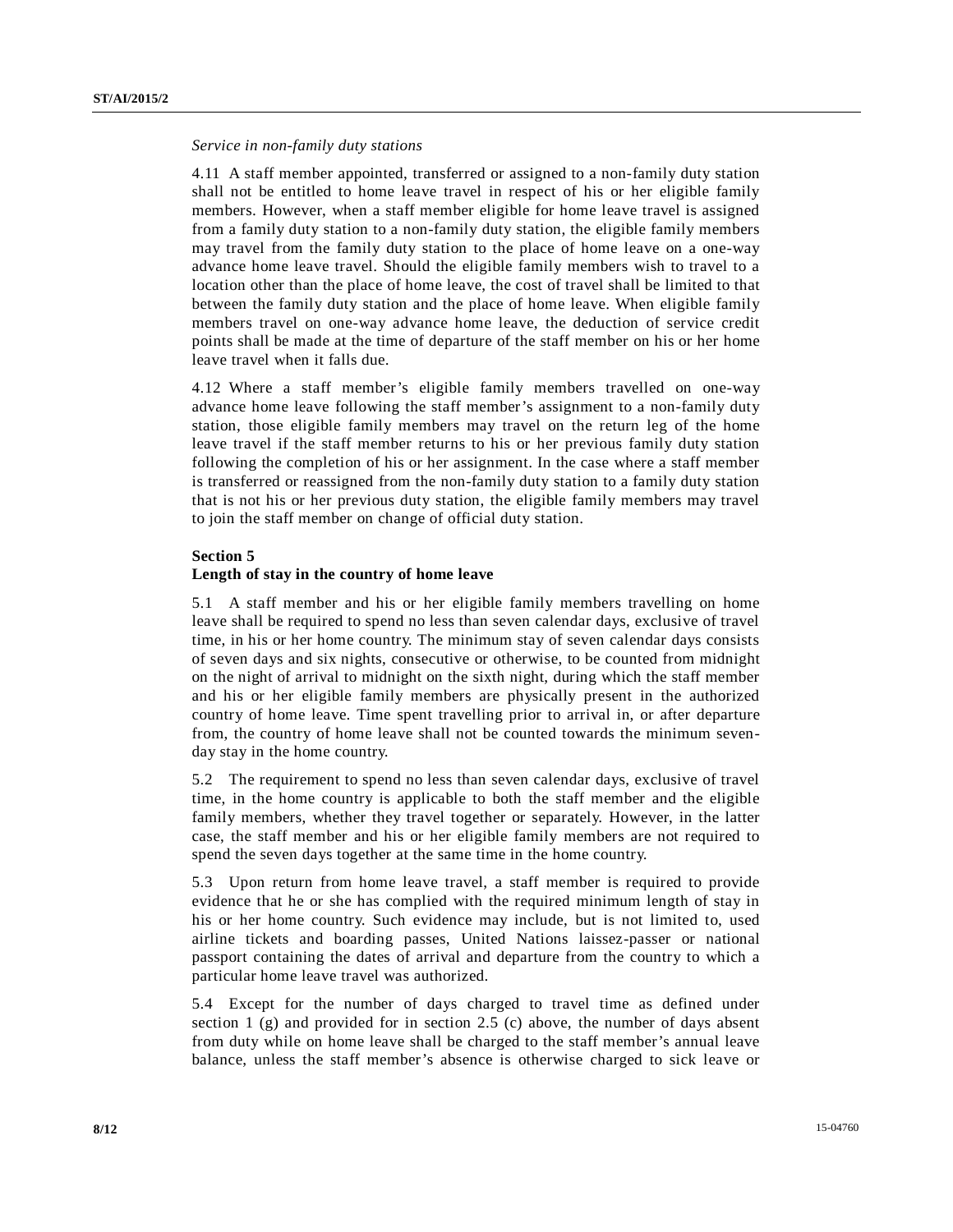maternity leave, paternity leave, special leave with full pay in the case of adoption of a child or special leave without pay approved under section 5.5 below. In the case of sick leave, staff members shall be required to submit the necessary certification as required in administrative instruction ST/AI/2005/3, entitled "Sick leave", or as amended.

5.5 Subject to the approval of the respective supervisors and executive offices or local human resources or administrative offices, a staff member holding a fixedterm or continuing appointment4 who is a mother or father of a newly born or adopted child may utilize, as appropriate, authorized maternity leave, paternity leave, special leave with full pay in case of adoption of a child or special leave without pay for a maximum period of two years for childcare purposes while on home leave travel. Where special leave without pay is authorized under the present section, no official travel shall be undertaken while on special leave without pay. Such staff members must be in full pay status when home leave travel is undertaken to and from the home

# **Section 6**

# **Change of country of home leave**

6.1 The country of home leave shall be the country of the staff member's recognized nationality for United Nations purposes. However, in exceptional and compelling circumstances, the Secretary-General may authorize a country other than the country of nationality as the country of home leave as detailed in section 6.2 below.

6.2 For a change of the country of home leave to be authorized, all of the conditions set out in staff rule 5.2 (d) (iii) a must be met as follows:

(a) The staff member maintained normal residence in such other country for a prolonged period, that is, a minimum of five years consecutively, immediately preceding his or her appointment with the Organization;

(b) The staff member continues to have close family and personal ties in that country;

(c) Taking home leave in that country would not be inconsistent with the purposes and intent of the home leave.

6.3 A change of country of home leave may be granted only once in a staff member's entire service with the Organization, including service in another United Nations common system organization. Once a change of country of home leave has been authorized, it is deemed as a permanent change, and no change shall be made to revert to the original country of home leave on the basis of the staff member's recognized nationality.

6.4 When such a permanent change of country of home leave has been authorized, the Organization shall bear the home leave travel and transportation costs to the newly designated country of home leave.

<sup>4</sup> Pursuant to staff rule 13.1, all permanent appointments shall be governed by the terms and conditions applicable to continuing appointments under the Staff Regulations and the Staff Rules, except as provided under the rule.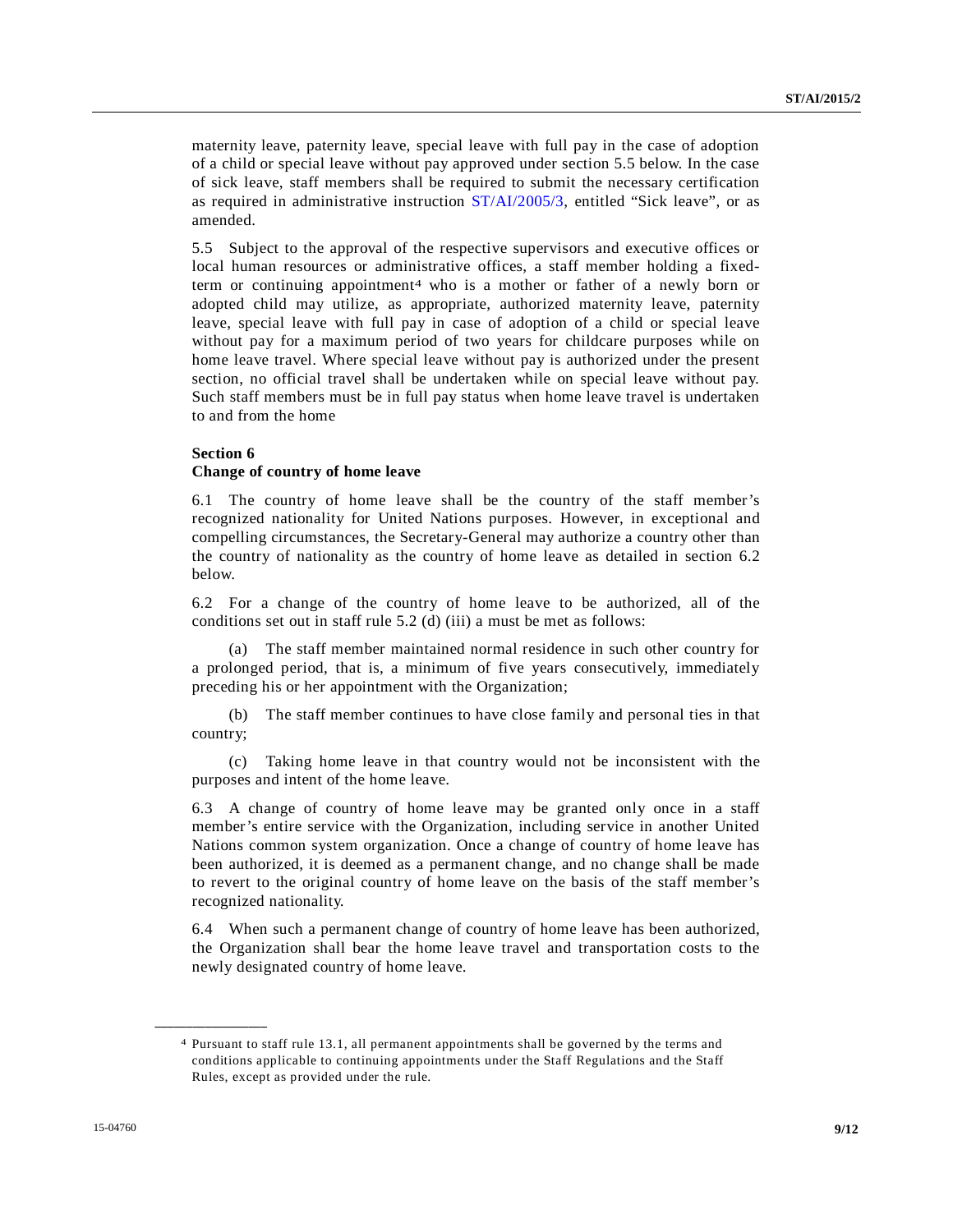# **Section 7 Place of home leave within the country of home leave**

#### *Determination of the place of home leave within the country of home leave*

7.1 The place of home leave within the staff member's home country shall be, for the purpose of travel and transportation entitlements, the place with which the staff member had the closest residential ties during the period of his or her most recent residence in the home country. The place of home leave within the country of home leave is determined at the time of appointment on the basis of the information provided by the staff member in his or her personal history profile.

7.2 If a staff member finds that an error was made in the initial determination of his or her place of home leave within the home country, he or she may request that it be corrected on the basis that his or her closest ties prior to his or her appointment were with another place within the home country. Such request shall be submitted to the Office of Human Resources Management at Headquarters or the local human resources office in offices away from Headquarters, prior to the exercise of the first home leave. For the staff member's request to be approved, he or she shall provide evidence to the satisfaction of the Secretary-General that his or her closest ties in the home country prior to his or her appointment were with a place other than the one originally designated.

7.3 The place of home leave determines the staff member's travel and transportation entitlements. The staff member may, in the exercise of his or her home leave entitlement, travel to any place within the home leave country. In such case, the travel and transportation expenses borne by the Organization shall not exceed the cost of travel to the recognized place of home leave within the home country. If the cost of the staff member's travel is more economical than that to the place of home leave, the amount payable by the United Nations shall be limited to the actual travel expenses incurred, provided these do not exceed the approved standard of accommodation.

### *Change of the place of home leave within the country of home leave*

7.4 A change in the place of home leave within the country of home leave may be authorized in exceptional circumstances under the following conditions:

(a) The staff member must have a minimum of five years of continuous service; and

(b) The staff member must provide evidence that he or she has established substantially greater ties with another place within the home country compared with the originally designated place of home leave.

7.5 A change of place of home leave within the home country may be granted only once during a staff member's service with the Organization.

### **Section 8**

### **Travel to a country other than the recognized country of home leave**

8.1 Travel to a country other than the country of home leave may be authorized for any home leave year, provided that the staff member demonstrates to the satisfaction of the Secretary-General that he or she has close family or personal ties in that country. The amount of travel and transportation expenses borne by the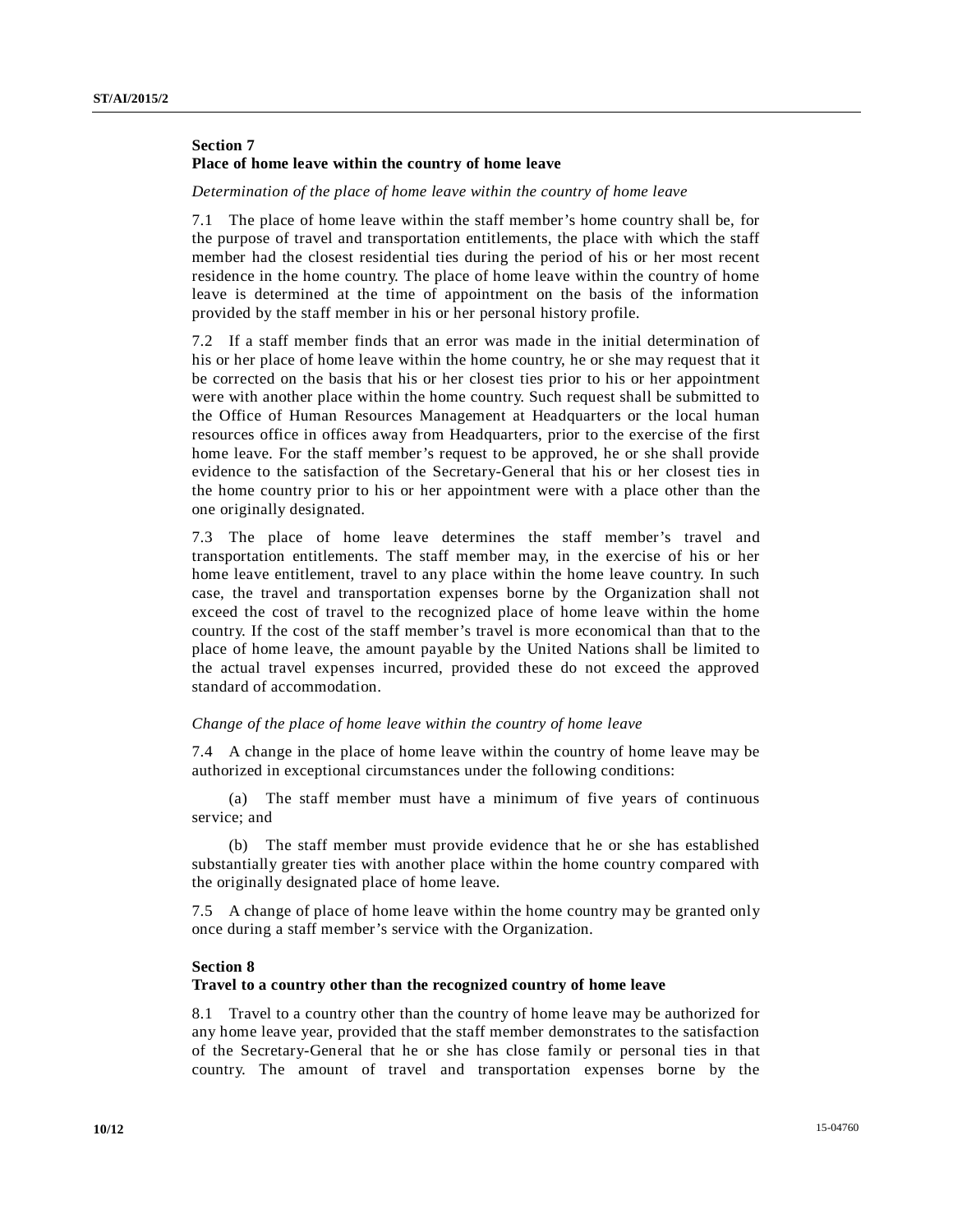Organization shall not exceed the cost of travel to the place of home leave. If the cost of the staff member's travel to the other country is more economical than that to the recognized place of home leave, the amount payable by the Organization shall be limited to the actual travel expenses incurred, provided these do not exceed the approved standard of accommodation for home leave travel.

8.2 Travel to a country other than the country of home leave may also be authorized where, because of war, civil strife or political unrest or for other security reasons, the staff member or his or her eligible family members are unable to travel to the country of home leave. In such cases, the staff member may be authorized to travel to a neighbouring country with social and cultural affinities to the home country or to another country as provided under section 8.1.

8.3 Authorization to travel to a country other than the country of home leave under sections 8.1 and 8.2 above is given on a one-time basis, and the staff member shall be required to make a request each time he or she wishes to travel to a country other than the country of home leave.

8.4 Staff members assigned to duty stations with a 12-month home leave cycle may exercise every other home leave travel to a country other than the country of home leave, provided that a period not less than seven calendar days, exclusive of travel time, is spent in the country of travel. The amount of travel expenses payable by the United Nations in such cases shall not exceed the cost of travel to the place of home leave. If the cost of the staff member's travel is more economical than that to the place of home leave, the amount payable by the United Nations shall be limited to the actual travel expenses incurred, provided these do not exceed the approved standard of accommodation. Every second home leave entitlement must be exercised to the country of home leave, or to another country where the staff member has close family or personal ties, as provided for in section 8.1 above.

# **Section 9 Travel arrangements**

9.1 Travel on home leave shall be arranged in accordance with administrative instruction ST/AI/2013/3, entitled "Official travel". A staff member shall claim expenses for authorized home leave travel for himself or herself and his or her eligible family members in accordance with sections 6 and 13 of that administrative instruction.

9.2 When home leave travel is combined with travel on official business or change of official duty station, the standard of travel accommodation for the official business and combined home leave travel shall be economy class.

9.3 Staff members who wish to exercise their entitlement to home leave travel shall be required to inform their executive offices or local human resources or administrative offices of their travel plans normally two months in advance of the anticipated departure date.

9.4 The procedures for the exercise of the lump-sum option for travel by air on home leave are provided in administrative instruction ST/AI/2013/3 and information circular  $ST/IC/2001/43$ , or as amended. However, it should be noted that when a staff member's home leave travel is combined with travel on official business, the staff member may exercise the lump-sum option only in respect of his or her eligible family members.